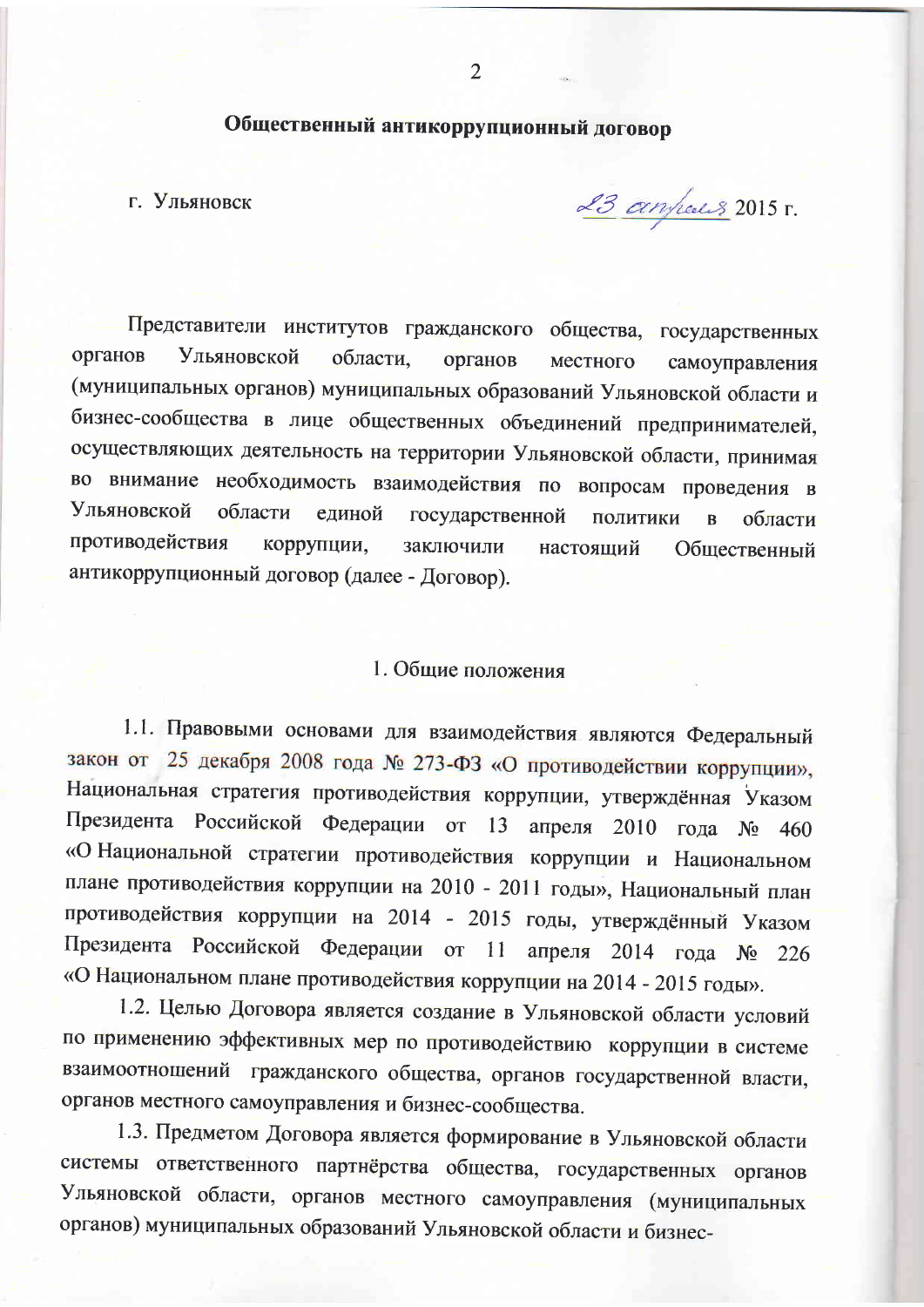сообщества, направленной на выработку единых мер и объединение усилий по противодействию коррупции в Ульяновской области.

1.4. Договор является открытым.

## 2. Учредители и участники Договора

2.1. Учредителями Договора выступают:

Правительство Ульяновской области;

Законодательное Собрание Ульяновской области;

Палата справедливости и общественного контроля в Ульяновской области:

Счётная палата Ульяновской области;

Главы муниципальных районов и городских округов Ульяновской области:

Ульяновское региональное объединение работодателей «Союз промышленников и предпринимателей Ульяновской области»;

Ульяновская торгово-промышленная палата;

Ульяновское региональное отделение Общероссийской общественной организации малого и среднего предпринимательства «ОПОРА РОССИИ».

2.2. Участниками Договора выступают территориальные органы федеральных органов исполнительной власти, действующих на территории Ульяновской области, государственные органы Ульяновской области, органы местного самоуправления (муниципальных органов) муниципальных образований Ульяновской области, общественные объединения, региональные отраслевые объединения предпринимателей и работодателей, осуществляющие свою деятельность в Ульяновской области, и присоединяющиеся к подписанию Договора.

2.3. Учредители и участники Договора выступают равноправными сторонами.

2.4. Учредители и участники Договора едины в понимании того, что коррупционные правонарушения, совершаемые должностными лицами правоохранительных и контролирующих органов, государственных органов Ульяновской области и органов местного самоуправления (муниципальных органов) муниципальных образований Ульяновской области, а равно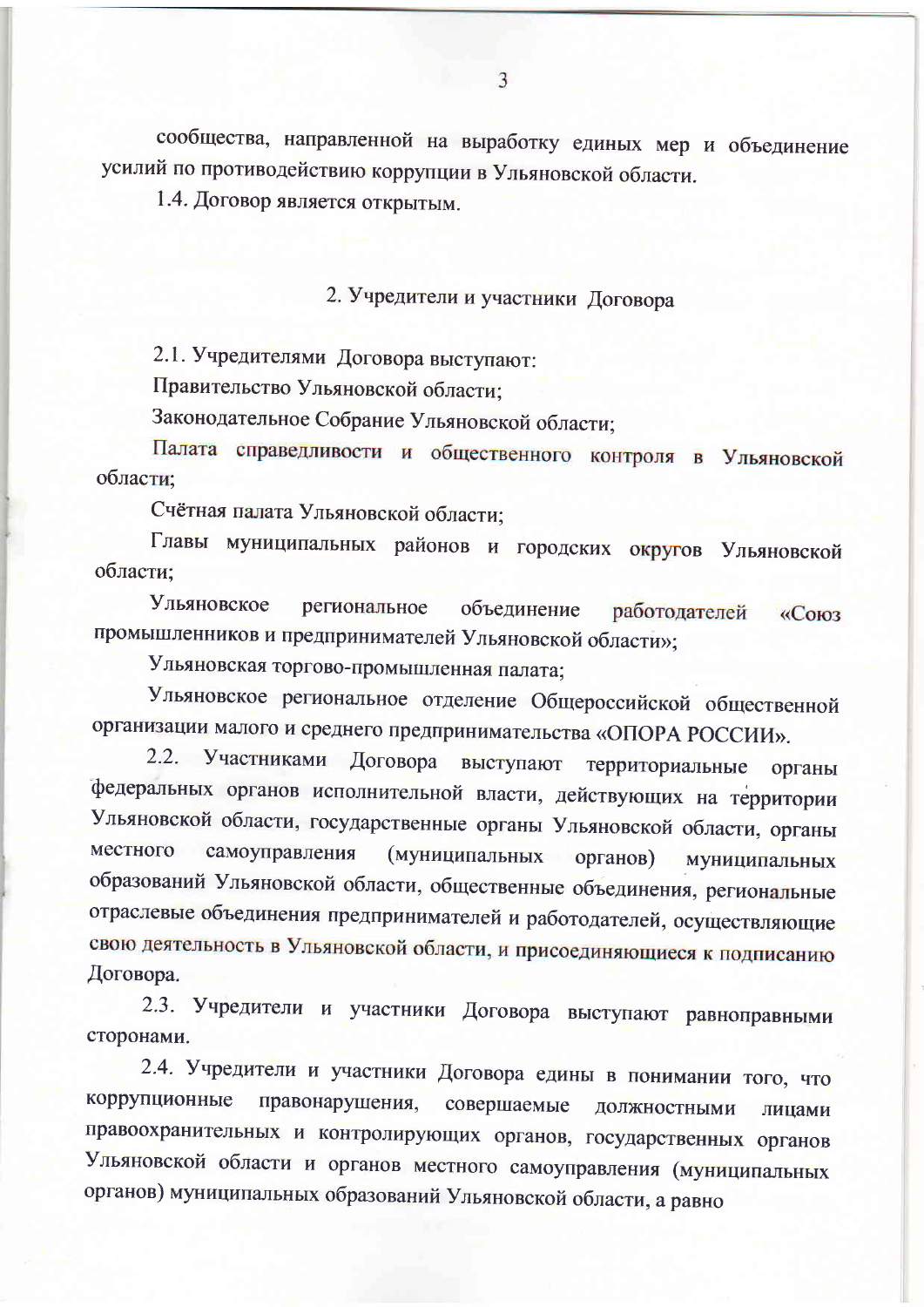руководителями государственных, муниципальных и иных организаций, в том числе коммерческих, представляют повышенную опасность как для создания

благоприятного инвестиционного климата, так  $\overline{M}$ ПЛЯ социальноэкономического развития Ульяновской области в целом.

3. Обязанности участников Договора

В рамках настоящего Договора его участники обязуются:

 $3.1.$ Неукоснительно соблюдать федеральное  $\mathbf{H}$ областное законодательство в сфере противодействия коррупции.

 $3.2.$ Внедрять  $\bf{B}$ практику корпоративного управления антикоррупционные программы  $\mathbf{M}$ иные меры антикоррупционной корпоративной политики.

3.3. Осуществлять мониторинг и оценку реализации антикоррупционных программ.

3.4. Обеспечивать эффективный внутренний контроль, включающий организационные механизмы проверок бухгалтерской (финансовой) отчётности, кадровой работы и другой деятельности, подпадающей под действие антикоррупционных программ, а также осуществлять регулярные проверки систем внутреннего контроля для обеспечения их соответствия требованиям антикоррупционных программ.

 $3.5.$ Проводить систематическое обучение кадров на основе антикоррупционных программ организаций и их активное вовлечение в реализацию указанных программ. Программы составляются с учётом должностных обязанностей обучаемых лиц и периодически пересматриваются с целью повышения эффективности программ.

3.6. Осуществлять обмен опытом в области противодействия  $\mathbf{M}$ профилактики коррупции и его транслирование путём проведения совместных совещаний, конференций, семинаров, мастер-классов и иных мероприятий.

3.7. Обеспечивать публичность проводимой политики противодействия коррупции и применять эффективные механизмы распространения информации об антикоррупционных программах, реализуемых внутри организаций.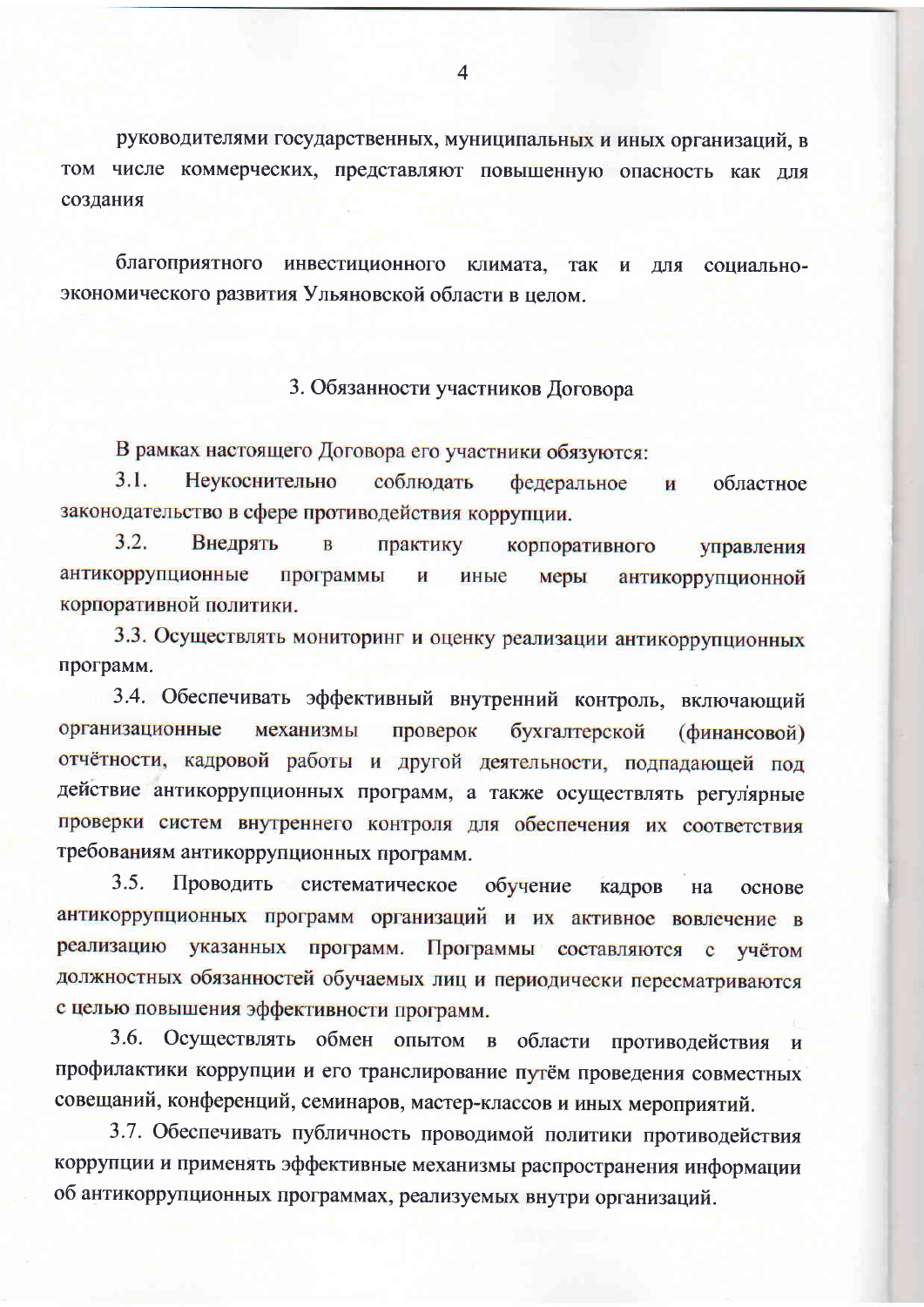другие  $3.8.$ Обеспечивать условия,  $\overline{B}$ которых сотрудники  $\mathbf{M}$ свободно нелостатки МОГУТ указывать на заинтересованные лица сообщать программы организации  $\mathbf{H}$ оперативно антикоррупционной которых усматриваются признаки лицам о фактах, в **ОТВЕТСТВЕННЫМ** коррупционного правонарушения.

В данных целях участники договора создают безопасные и доступные каналы передачи информации.

3.9. Поощрять выявление информации о действиях,  $\mathbf{B}$ которых усматриваются признаки коррупционного правонарушения, содействовать поиску, получению и распространению указанной информации.

В этих целях участники договора выражают готовность отвечать на запросы, рассматривать обращения о фактах коррупции и обеспечивать их расследование независимыми должностными лицами.

3.10. Оказывать содействие информированию государственных органов Ульяновской области, территориальных органов федеральных органов исполнительной власти, действующих на территории Ульяновской области, органов местного самоуправления (муниципальных органов) муниципальных образований Ульяновской области, бизнес-сообщества, общественности и средств массовой информации о фактах коррупции и созданию атмосферы нетерпимости по отношению к коррупции с соблюдением установленных федеральным законодательством требований по обеспечению безопасности информации и запрета на распространение информации, доступ к которой ограничен.

3.11. Придерживаться согласованных и целенаправленных совместных борьбе коррупцией и недопущению неправомерного действий по  $\mathbf{c}$ вмешательства в деятельность друг друга.

3.12. Оказывать содействие и поддержку правоохранительным органам в выявлении и расследовании фактов коррупции.

4. Контроль за исполнением Договора

Договора  $4.1.$ Контроль исполнением Договора участники  $3a$ осуществляют самостоятельно.

4.2. Координацию деятельности по реализации положений Договора и принятых в рамках него обязательств осуществляет специально создаваемый

5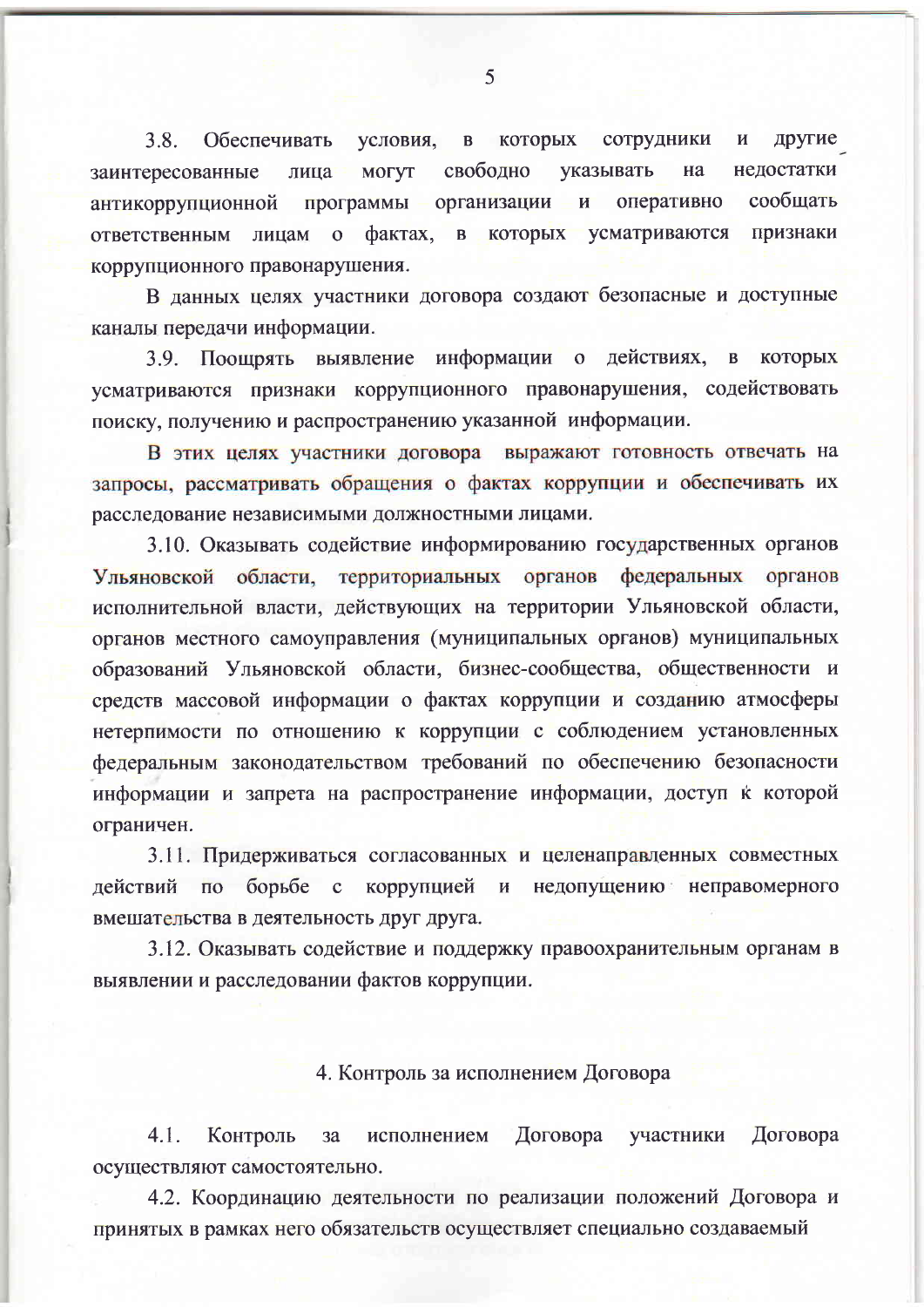Губернатором Ульяновской области Наблюдательный совет. формируемый из числа учредителей Договора. Наблюдательный совет также разрешает споры и разногласия, возникающие при реализации Договора.

5. Внесение изменений и дополнений в Договор

 $5.1.$ Внесение изменений и дополнений  $\mathbf{B}$ настоящий Договор осуществляется по взаимному согласию учредителей и участников Договора и оформляется дополнительными соглашениями, вступающими в силу со дня их подписания.

5.2. Настоящий Договор не влечёт взаимных финансовых обязательств учредителей и участников Договора.

5.3. Все споры по толкованию положений настоящего Договора или по его применению решаются путём переговоров между его учредителями и участниками.

## 6. Срок действия Договора

6.1. Настоящий Договор заключён на неопределённый срок и вступает в силу со дня его подписания учредителями.

6.2. Договор подлежит официальному опубликованию  $\bf{B}$ газете «Ульяновская правда».

7. Заключительные положения

 $7.1.$ Положения настоящего Договора распространяются как Ha отношения внутри бизнес-сообщества Ульяновской области, так  $\mathbf{H}$ Ha отношения, возникающие между обществом, государственными органами Ульяновской области, органами местного самоуправления (муниципальных органов) муниципальных образований Ульяновской области и бизнессообществом Ульяновской области.

7.2. Настоящий Договор открыт для присоединения осуществляющих свою деятельность на территории Ульяновской области территориальных органов федеральных органов исполнительной власти, государственных органов Ульяновской области, органов местного самоуправления